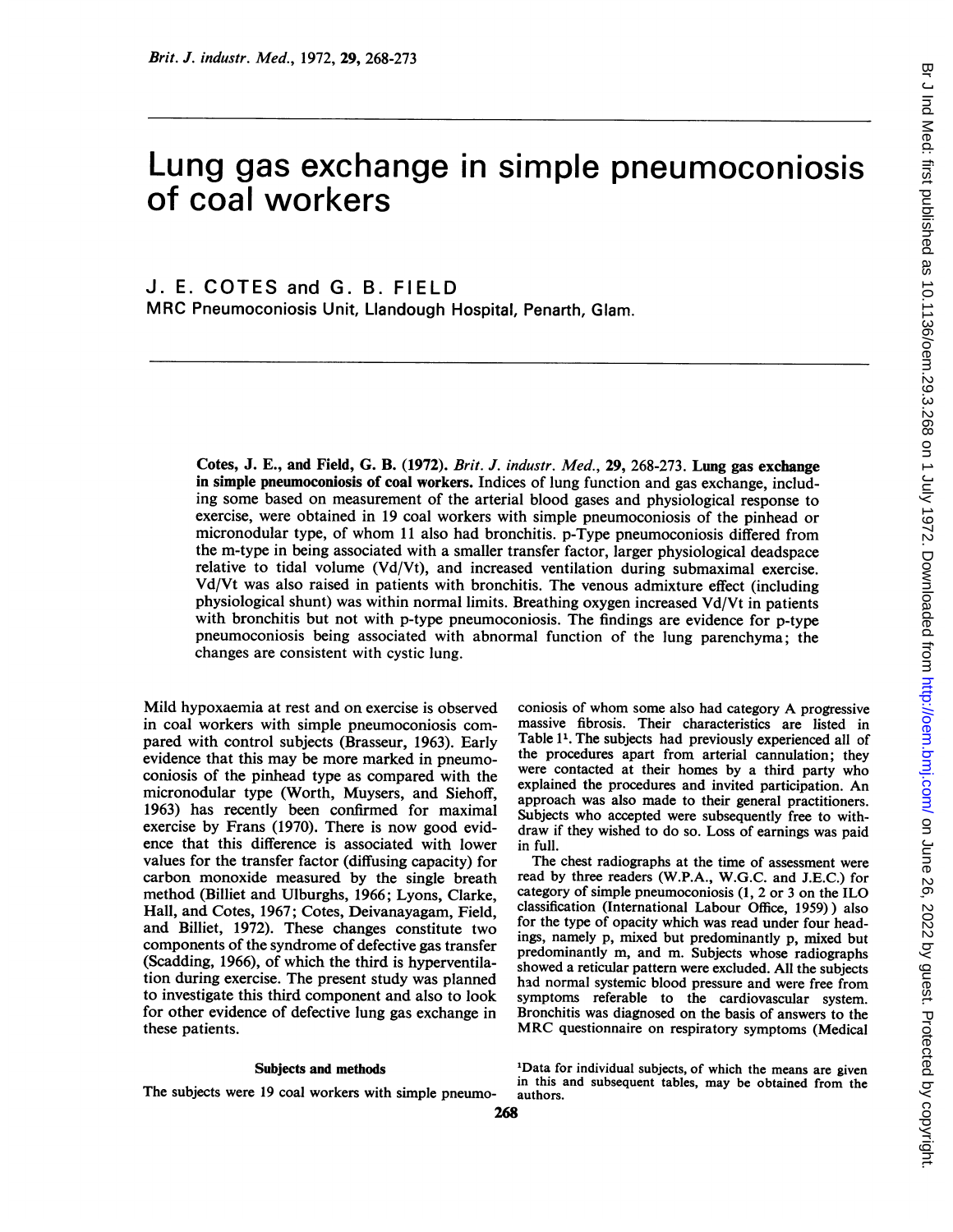|                                                        | Category of pneumoconiosis                   |                                            |                                       |                                                     |  |  |  |
|--------------------------------------------------------|----------------------------------------------|--------------------------------------------|---------------------------------------|-----------------------------------------------------|--|--|--|
|                                                        |                                              | Predominantly p                            | Predominantly m                       |                                                     |  |  |  |
|                                                        | No bronchitis                                | <b>Bronchitis</b>                          | No bronchitis                         | <b>Bronchitis</b>                                   |  |  |  |
| No. of smokers/non-smokers<br>Age (yr)<br>mean (range) | 3/2<br>$46.2$ (39-51)                        | 2/2<br>$51.8$ $(42-63)$                    | 2/1<br>$51 \cdot 0$ $(49-55)$         | 3/4<br>$52.0$ $(45-64)$                             |  |  |  |
| Height (m)<br>mean (range)<br>Weight (kg) mean (range) | $1.65$ ( $1.54-1.75$ )<br>$66.4$ $(56-87.5)$ | $1.73$ $(1.68 - 1.78)$<br>$69.8$ $(56-77)$ | $1.71(1.70-1.72)$<br>$78.2 (68 - 86)$ | $1.75(1.62 - 1.81)$<br>$71 \cdot 1 \quad (54 - 88)$ |  |  |  |

DETAILS OF SUBJECTS: SUBDIVIDED BY TYPE OF PNEUMOCONIOSIS AND WHETHER OR NOT THEY HAD BRONCHITIS (i.e., COUGH AND PHLEGM FOR THREE MONTHS IN THE YEAR)

Research Council, 1966), in particular question 6 which takes the form 'Do you bring up phlegm like this (i.e., first thing in the morning, during the day or at night) on most days (or nights) for a smuch as three months each year?' Measurements of lung function, including the forced expiratory volume and vital capacity, the single breath transfer factor for carbon monoxide, and its subdivisions (the diffusing capacity of the alveolar membrane and the volume of blood in the lung capillaries) were made on the day preceding the exercise study using standard methods (Cotes, 1968).

The physiological results were analysed with respect to type of simple pneumoconiosis, i.e., predominantly ptype or predominantly m-type; an allowance was made for the possible effects of variation between subjects in age, height, smoking habits, and presence or absence of bronchitis.

In the ward on the morning of the study a 4-cm Teflon catheter, internal diameter 10 mm (Longdwel, Beckton Dickinson), was inserted percutaneously into the brachial artery. In addition, in some subjects a miniature catheter, internal diameter <sup>0</sup> <sup>5</sup> mm (Bradley, 1964), was inserted via a venous catheter into the left median cubital vein and floated into the main pulmonary artery so that its tip lay about 6 cm above the pulmonary valve. Details of this procedure are available elsewhere (Field and Cotes, 1970).

Arterial blood samples were taken anaerobically into 10-ml ungreased glass syringes previously lubricated with heparin solution. Analysis for  $P_0$  was made within 10 minutes using an EIL electrode system calibrated before and after each measurement with gas mixtures analysed by the Scholander technique. A predetermined correction factor of 1.075 was applied to readings of  $P_{0_2}$ to allow for the blood-gas difference of the oxygen electrode.

Ventilation was measured using a dry gas meter (Parkinson and Cowan) fitted with an optical integrator and counter which was read and reset each minute (Reynolds, 1968); the gas meter was positioned on the inspiratory side of the valve box and mouthpiece and was supplied with compressed air through a low-pressure demand system. On inspiration the suction required for a flow rate of 100 l/min was  $1.5 \text{ cm}H<sub>2</sub>O$  and on expiration at the same flow rate the back pressure was  $3.7 \text{ cm}H_2O$ . The mean oral pressure at a ventilation minute volume of 50  $1/\text{min}$  was  $0.4 \text{ cm}H<sub>2</sub>O$ . Expiration was to atmosphere via a gas-mixing chamber (capacity 4 litres) and an exit

pipe from which a sample of mixed expired gas was drawn continuously through the gas analysers; these were, for oxygen, a Servomex OA137 paramagnetic analyser and, for carbon dioxide, a Hartmann and Braun URAS3 infrared analyser. The accuracy of analysis was that expected using these methods (Cotes and Woolmer, 1962). Respiratory frequency was recorded on one channel of a Mingograf recorder using a thermistor mounted in the valve box; another channel of the recorder was used to monitor the cardiac frequency from electrodes applied to the chest.

Measurements were made with the subjects seated upright on a bicycle ergometer. Exercise was performed by all subjects at both 40 watts and at a higher work level; this varied between subjects but was, on average, 78 watts and <sup>88</sup> watts for the <sup>p</sup> and m subjects respectively. Air was breathed at rest and at all levels of exercise, oxygen at rest and at the highest level of exercise. The order of administration of air and oxygen was random.

At least 10 minutes was allowed between each period of measurement. In addition, when breathing oxygen the mixed expired nitrogen concentration was required to be less than 1% before resting measurements were made or exercise was begun. Following oxygen administration the next stage of the study was not begun until the mixed expired oxygen concentration had fallen to its initial value.

Measurements of ventilation and blood gas tension at rest were made between the eighth and twelfth minutes after connecting the subject to the mouthpiece. During exercise, which was of 6 minutes duration, samples of blood for estimation of the arterial blood gas tensions were taken during the fifth minute. For the other indices the means of the fourth and sixth minutes are reported.

From these data indices of uneven lung function were calculated, including the physiological deadspace expressed as a percentage of tidal volume  $(Vd/Vt)$ , the venous admixture effect breathing air expressed as a percentage of cardiac output  $(\dot{Q}va/\dot{Q}t)$ , and the pulmonary blood shunt breathing oxygen  $(\dot{Q}_s/\dot{Q}_t)$ . In the calculations the tension of carbon dioxide in alveolar gas was assumed to be the same as that measured in arterial blood. The tension difference for oxygen between alveolar gas (calculated from the alveolar air equation) and blood leaving the alveolar capillaries was assumed to be <sup>1</sup> torr. Allowance was made for the deadspace of the valve box. Oxygen uptake was calculated at rest and for each minute of exercise breathing air; from these and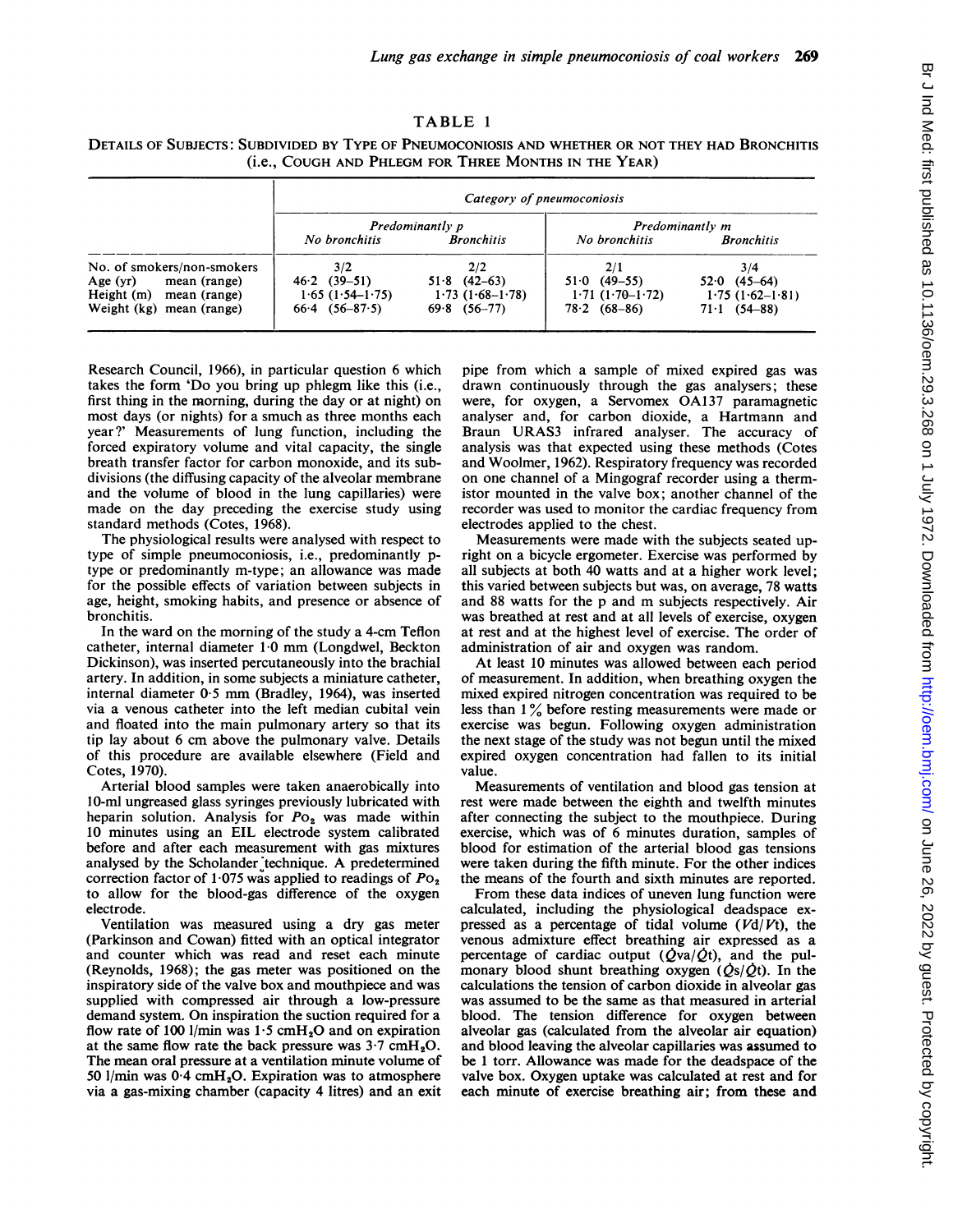related data graphs were constructed for ventilation minute volume and cardiac frequency on oxygen uptake and of ventilation minute volume on tidal volume. Best fitting lines were drawn by eye and used to obtain by interpolation the ventilation minute volume and cardiac frequency at an oxygen uptake of 1.0 1. min<sup>-1</sup> ( $\dot{V}E_{1,1.0}$ ) and  $Cf_{1.0}$  respectively) and tidal volume at a ventilation minute volume of 30 1. min<sup>-1</sup> ( $Vt$ , 30).

### **Results**

The subjects were found to have normal vital capacities; the mean levels for other indices were also within the normal range (Table 2). For subjects with predominantly m-type simple pneumoconiosis the residual volume both in absolute units and as a percentage of total lung capacity was greater than in the p-type cases  $(P < 0.05)$ ; however, the difference was mainly due to small variations in age and size between the subjects and disappeared when these were allowed for. The transfer factor in the men with p-type simple pneumoconiosis was, on average,  $25·4$  ml. min<sup>-1</sup> torr<sup>-1</sup>; this was significantly less than with m-type pneumoconiosis (mean difference 5.2 ml. min<sup>-1</sup> torr<sup>-1</sup>, P < 0.05). Similar but nonsignificant differences were observed for the transfer coefficient (transfer factor per unit lung volume 4-3 and  $5.0 \text{ min}^{-1}$  torr<sup>-1</sup> respectively) and, to a lesser degree, for the subdivisions of the transfer factor, the diffusing capacity of the alveolar membrane (Dm 54 and 60 ml. min<sup>-1</sup> torr<sup>-1</sup> respectively) and the volume of blood in lung capillaries (Vc 56 and 64 ml respectively). The difference in transfer factor was not explicable in terms of minor differences in age, height or smoking habits between the groups.

The data for exercise ventilation and cardiac

frequency are summarized in Table 3. This shows that while the cardiac frequency for both groups of men was at or below the normally expected level, the exercise ventilation  $(\dot{V}_{\text{E},1.0})$  was increased in the subjects with predominantly p-type simple pneumoconiosis. Analysis of variance showed that compared with m-type simple pneumoconiosis p-type pneumoconiosis increased the exercise ventilation at the oxygen uptake of 1.0 1. min<sup>-1</sup> by 6.7  $\pm$  2.4 1. min<sup>-1</sup>  $(P < 0.02)$ . There was no comparable difference attributable to bronchitis and no difference attributable to p-type pneumoconiosis at rest. On this account the regression coefficient of ventilation minute volume on oxygen uptake calculated from the data for rest and exercise at 40 watts breathing air was increased in the p-type cases ( $P < 0.05$ ). The relationship of exercise tidal volume to minute volume (Vt, 30) was not materially different between the subject groups.

The blood gas data and related indices are summarized in Table 4; this shows that the tensions of oxygen and carbon dioxide in arterial blood are, on average, at the normal level at rest and both levels of exercise. The venous admixture effect and alveolar to arterial tension difference for oxygen are also normal. The flow of blood through the physiological shunt is of comparable magnitude at rest and on exercise; on this account the ratio index  $Qs/Qt$  is reduced on exercise. For none of these indices is there a significant difference between the several types of simple pneumoconiosis. By contrast, the physiological deadspace as a percentage of tidal volume is above average compared with normal subjects of this age and, while the level diminishes during exercise, the extent of the reduction is less

TABLE <sup>2</sup>

MEAN VALUES FOR INDICES OF LUNG FUNCTION IN THE FOUR SUBJECT GROUPS TOGETHER WITH AVERAGE VALUES FOR HEALTHY MEN OF THE SAME MEAN AGE AND HEIGHT (FOR SOURCES SEE COTES, 1968)

|                                                                                                                | Category of pneumoconiosis |                                                                                            |          |         |                                   |  |
|----------------------------------------------------------------------------------------------------------------|----------------------------|--------------------------------------------------------------------------------------------|----------|---------|-----------------------------------|--|
|                                                                                                                |                            | Predominantly p<br>Predominantly m<br>No bronchitis Bronchitis<br>No bronchitis Bronchitis |          |         | Average for<br>age 50, ht $1.7$ m |  |
| Forced expiratory volume $(FEV_{1,0})$ (litres)<br>$\ddotsc$                                                   | 3.04                       | 2.88                                                                                       | 2.64     | 2.63    | $3-2$                             |  |
| Forced vital capacity (FVC) (litres)<br>$\ddotsc$<br>$\ddotsc$                                                 | 4.16                       | 4.06                                                                                       | 3.92     | 4.08    | $4-1$                             |  |
| $FEV \times 100 \div FVC$ (%).<br>$\sim$ 100 $\sim$ 100 $\sim$<br>$\ddot{\phantom{a}}$<br>$\ddot{\phantom{0}}$ | 72.3                       | 72.3                                                                                       | 68.0     | 64.9    | 73                                |  |
| Total lung capacity (TLC) (litres)<br>$\sim$ $\sim$<br>$\ddot{\phantom{a}}$                                    | 6.01                       | 6.04                                                                                       | 6.54     | 6.40    | $6-2$                             |  |
| Residual volume (RV) (litres)<br>$\ddot{\phantom{0}}$<br>$\ddot{\phantom{0}}$                                  | 1.85                       | 1.82                                                                                       | 2.21     | 2.491,3 | 2.0                               |  |
| $RV \times 100 \div TLC$ (%)<br>$\ddotsc$<br>$\sim$                                                            | 31.0                       | 29.8                                                                                       | 33.7     | 38.41.2 | 34                                |  |
| Transfer factor (TF) $(1. \text{min}^{-1} \text{ torr}^{-1})$ .<br>$\sim$                                      | 25.0                       | 25.9                                                                                       | $35 - 1$ | 28.81   | 28                                |  |
| $K_{\rm CO}$ (TF $\div$ alveolar volume) (min <sup>-1</sup> torr <sup>-1</sup> )                               | 4.15                       | 4.43                                                                                       | 5.81     | 4.64    | 4.6                               |  |
| Diffusing capacity of alveolar capillary                                                                       |                            |                                                                                            |          |         |                                   |  |
| membrane $(Dm)$ $(1. \text{ min}^{-1} \text{ torr}^{-1})$                                                      | 52.0                       | 55.8                                                                                       | 53.3     | 63.0    | 48                                |  |
| Volume of blood in alveolar capillaries $(Vc)$ (ml)                                                            | 67.6                       | 56.5                                                                                       | 88.3     | 54.0    | 60                                |  |

<sup>1</sup>Significant difference between p-type and m-type pneumoconiosis ( $P < 0.05$ ).

<sup>2</sup>Difference no longer significant after standardizing for age and height.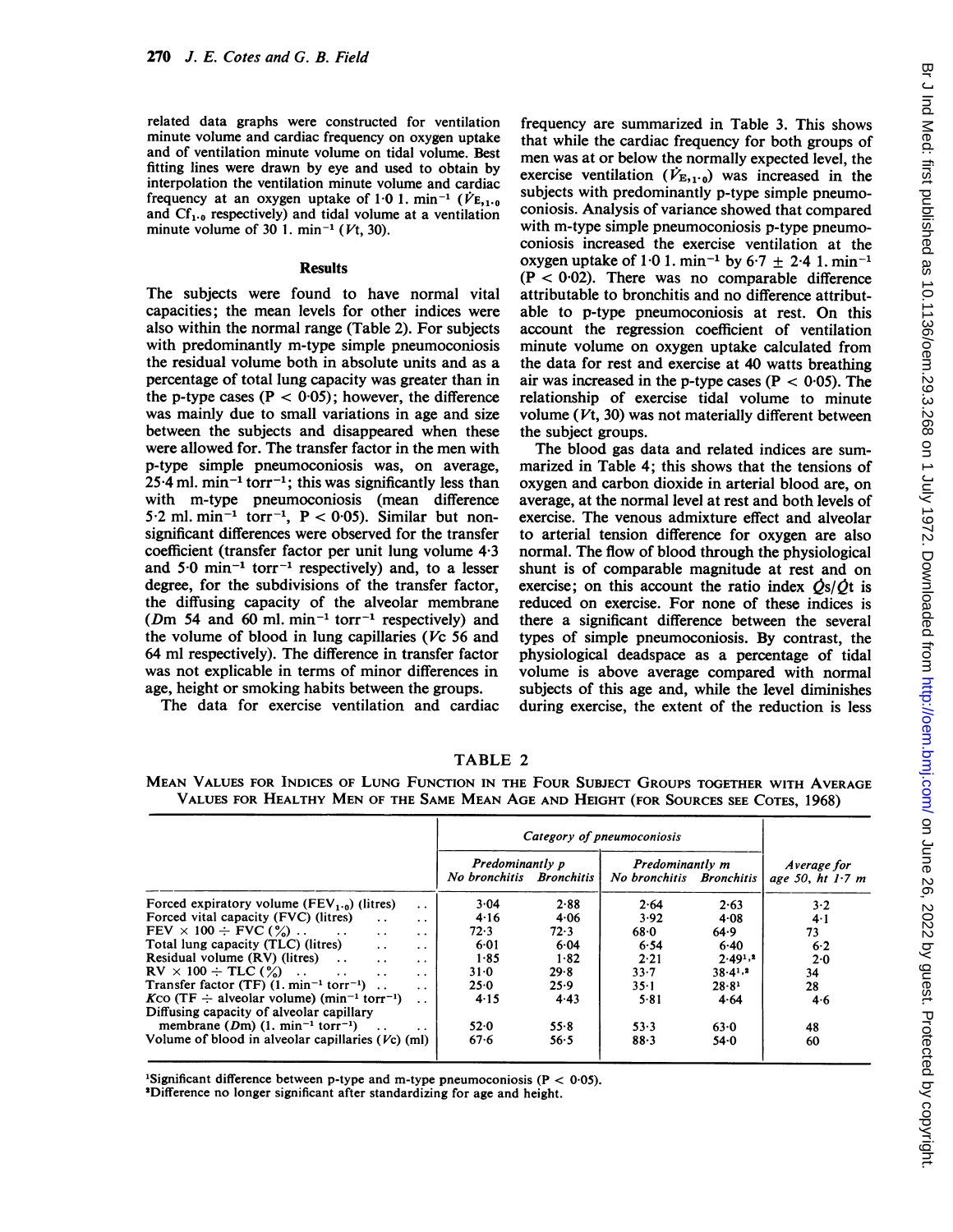TABLE <sup>3</sup>

|                                                                                                                                                                                                                                                                                                                                  | Category of pneumoconiosis |                        |                                                                        |                      |                            |
|----------------------------------------------------------------------------------------------------------------------------------------------------------------------------------------------------------------------------------------------------------------------------------------------------------------------------------|----------------------------|------------------------|------------------------------------------------------------------------|----------------------|----------------------------|
|                                                                                                                                                                                                                                                                                                                                  | Predominantly p            |                        | Predominantly m<br>No bronchitis Bronchitis   No bronchitis Bronchitis |                      | Average for<br>healthy men |
| Ventilation at $\dot{V}_{\text{O}_2}$ , 1.0 1. min <sup>-1</sup> ( $\dot{V}_{\text{E}_{1.0}}$ ) 1. min <sup>-1</sup><br>Cardiac frequency at $\dot{V}$ O <sub>2</sub> , 1.0 1. min <sup>-1</sup> (Cf <sub>1.0</sub> ) min <sup>-1</sup><br>Tidal volume at $\dot{V}$ O <sub>2</sub> 30 1. min <sup>-1</sup> ( $\dot{V}$ t, 30) 1 | 29.8<br>99<br>1.46         | 33.0<br>92<br>$1 - 11$ | 23.5<br>97<br>1.38                                                     | 26.01<br>102<br>1.34 | 27<br>104<br>1.36          |

MEAN VALUES FOR INDICES DESCRIBING THE PHYSIOLOGICAL RESPONSE TO SUBMAXIMAL EXERCISE IN THE FOUR SUBJECT GROUPS TOGETHER WITH AVERAGE VALUES FOR HEALTHY MEN (COTES, 1968)

 $\dot{V}$ O<sub>2</sub> is consumption of oxygen.

'Significant difference between p-type and m-type pneumoconiosis.

than expected. Analysis of variance shows that both at rest and on exercise higher values for Vd/Vt are observed for subjects with bronchitis compared with those without and for subjects with the p-type compared with the m-type simple pneumoconiosis  $(P < 0.05)$ . The changes associated with these two conditions are of similar magnitude, bronchitis alone increasing  $Vd/Vt$  by 10.9  $\pm$  3.6% and p-type pneumoconiosis by  $8.0 \pm 3.6\%$ . When both conditions occur together their effect is additive and there is no evidence for interaction between them. The increase in deadspace associated with bronchitis but not that associated with p-type pneumoconiosis is augmented by breathing oxygen (mean changes for bronchitis  $+4.7\%$ , range 0 to 11%, and for ptype simple pneumoconiosis  $-0.4\%$ , range +10 to  $-9\%$ ).

antly p-type simple pneumoconiosis. In all subjects the pulmonary arterial mean pressure was normal at rest. In subjects with simple pneumoconiosis but no bronchitis the increase in pressure relative to the increase in cardiac output during exercise was similar to that reported by others for normal subjects. In subjects who had bronchitis as well as pneumoconiosis the pulmonary arterial mean pressure relative to cardiac output was consistently higher than in subjects without bronchitis; in addition, their pressure/flow curves were steeper and during moderate exercise did not show the normal tendency to level off to a constant pressure over a range of cardiac outputs which was a feature of the curves of

pulmonary arterial pressure were made on eight subjects, of whom four gave a history of persistent cough and phlegm, while four had no bronchitis. Six of the subjects had m-type and two predomin-

Measurements of exercise cardiac output and

## TABLE <sup>4</sup>

MEAN VALUES FOR ARTERIAL BLOOD GAS TENSIONS AND INDICES OF VENrILATION PERFUSION INEQUALITY IN THE FOUR SUBJECT GROUPS TOGETHER WITH AVERAGE VALUES FOR HEALTHY MEN (CoTES, 1968)

|                                                                                                                                    |    | Rest             |                  | 40 Watts |          | <b>Highest work</b><br>level <sup>1</sup> |                  | Average for      |
|------------------------------------------------------------------------------------------------------------------------------------|----|------------------|------------------|----------|----------|-------------------------------------------|------------------|------------------|
|                                                                                                                                    |    | $\boldsymbol{p}$ | $\boldsymbol{m}$ | p        | m        | р                                         | $\boldsymbol{m}$ | healthy men      |
| Arterial blood O <sub>2</sub> tension (Pao <sub>2</sub> ) (torr)<br>$\ddot{\phantom{0}}$<br>$\ddotsc$                              | šB | 94.3             | 91.8             | 92.9     | $87 - 7$ | 87.9                                      | 89.4             | 93               |
|                                                                                                                                    | čВ | 88.2             | 96.3             | $88 - 0$ | 94.2     | 87.5                                      | 93.0             |                  |
| Arterial blood CO <sub>2</sub> tension (Paco <sub>2</sub> ) (torr)<br>$\ddot{\phantom{0}}$<br>$\ddot{\phantom{0}}$                 | šВ | 37.8             | 40.7             | $36 - 8$ | 44.0     | $38 - 4$                                  | $38 - 7$         |                  |
|                                                                                                                                    | čВ | 37.3             | 37.4             | 42.5     | 41.4     | 40.3                                      | 41.6             | 40               |
| Physiological deadspace relative to tidal volume ( $Vd \times$                                                                     |    | 39.6             | 29.0             | $31 - 8$ | 23.0     | $31 - 6$                                  | $20-7$           | $<$ 30 $\%$ rest |
| $100/Vt)$ (%)<br>$\ddot{\phantom{a}}$<br>. .                                                                                       | čВ | $50-0$           | 42.9             | 40.8     | 34.7     | 39.8                                      | $33.9^*$         | $< 20 \%$        |
|                                                                                                                                    |    |                  |                  |          |          |                                           |                  | exercise         |
| Venous admixture effect ( $Qva \times 100/\dot{Q}t$ ) (%)<br>$\ddot{\phantom{0}}$<br>$\ddot{\phantom{a}}$                          | šВ | 4.8              | 4.8              | 3.2      | 3.7      | 5.2                                       | 4.4              |                  |
|                                                                                                                                    | čВ | 5.6              | $4-1$            | $3-0$    | 2.2      | $3-4$                                     | 2.6              | $< 5\%$          |
| Physiological shunt ( $\dot{Q}s \times 100/\dot{Q}t$ ) (%)<br>$\ddot{\phantom{a}}$<br>$\ddot{\phantom{1}}$<br>$\ddot{\phantom{a}}$ | šВ | 2.9              | $3-1$            |          |          | 1.4                                       | 1.5              |                  |
|                                                                                                                                    | čВ | $5-1$            | 2.7              |          |          | $1-7$                                     | $1.1^3$          | $< 2\%$          |
|                                                                                                                                    |    |                  |                  |          |          |                                           |                  |                  |

'For <sup>p</sup> and m subjects these were on average <sup>78</sup> and <sup>88</sup> W, oxygen uptake respectively <sup>1</sup> <sup>50</sup> and 1-62 1. min-".

<sup>2</sup>Significant differences with respect to work levels, pneumoconiosis, and bronchitis.

3Significant difference with respect to work levels

 $\delta$  B = without bronchitis

 $\check{c}$  B = with bronchitis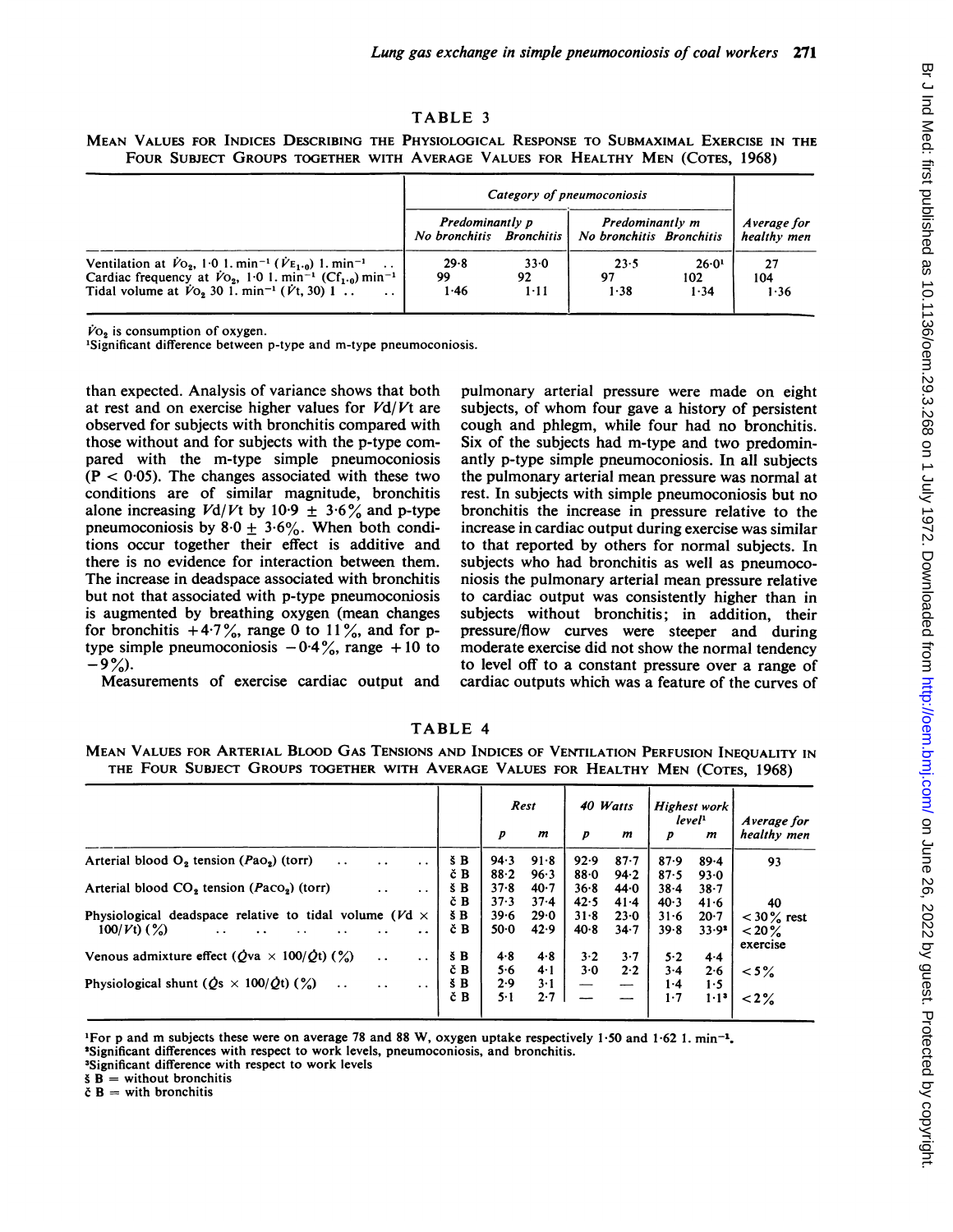the non-bronchitic subjects. Further details of these results are given elsewhere (Field and Cotes, 1970).

## **Discussion**

The present subjects were in good health at the time of study and while a high proportion had simple chronic bronchitis (Medical Research Council, 1965), few had recurrent episodes of chest illness. The ventilatory capacity, lung volumes, and transfer factor did not differ between those with and without cough and phlegm. This is consistent with the findings of other studies on clinically mild bronchitis in which abnormality was detected only by additional tests (Macklem, Thurlbeck, and Fraser, 1971). In the present instance bronchitis was associated with both an increase in physiological deadspace (Vd/Vt, Table 4) and pulmonary hypertension on exercise. For the subjects without bronchitis, the normal values we observed for pulmonary arterial pressure in relation to cardiac output are consistent with other more extensive studies on simple pneumoconiosis of coal workers (Kremer, 1970). The lower transfer factor in simple pneumoconiosis of the pinhead than of the micronodular type confirms our earlier observation and is fully consistent with the other studies cited. The arterial oxygen tension and alveolar-arterial oxygen tension difference at rest and on exercise are within normal limits, which is evidence that the reduction in transfer factor is insufficient to exert any material influence upon gas exchange. The venous admixture effect is also normal. However, for subjects with p-type but not with m-type pneumoconiosis the arterial-oxygen tension difference at the highest work level is negatively correlated with the transfer factor  $(r = -0.9,$  $P < 0.01$ ). This suggests that these subjects may become susceptible to hypoxaemia in the event of any further reduction in TF. More marked changes at the present time might have been expected in view of the abnormalities observed by the Belgian workers. However, whereas in the earlier series (Brasseur, 1963) hypoxaemia was observed in association with simple pneumoconiosis both at rest and throughout exercise, in the latter series (Frans, 1970) hypoxaemia was observed only at a work rate of 120 watts; this is higher than the rates attained by the present subjects (on average 83 watts, oxygen uptake  $1.56$  $1.$  min<sup>-1</sup>), so our findings and those of Frans are not inconsistent. The normal values for  $PCO<sub>2</sub>$  at rest and their constancy during exercise are evidence that the alveolar ventilation was appropriate for the level of oxygen uptake. But the physiological deadspace as a percentage of tidal volume was, on average, higher than expected for normal subjects both at rest (Raine and Bishop, 1963) and on exercise (Asmussen and Nielsen, 1956).

An increase in physiological deadspace is due to

some regions of the lung having a disproportionately large ventilation relative to perfusion. In patients with bronchitis the uneven ventilation is due to narrowing of airways and is partly compensated for by local pulmonary vasoconstriction, which has the effect of reducing the ventilation-perfusion inequality. On this account the pulmonary arterial pressure is increased, particularly during exercise (Field and Cotes, 1970), and the administration of oxygen, by relaxing the constricted pulmonary arteries, increases the physiological deadspace (Lee and Read, 1967). In patients with m-type pneumoconiosis without bronchitis the physiological deadspace is within normal limits but in the p-type pneumoconiosis the physiological deadspace is increased. The change is of the same order as that associated with bronchitis but whereas in bronchitis the pulmonary arterial pressure is increased, in simple pneumoconiosis without bronchitis the pulmonary arterial pressure is usually within normal limits (Kremer, 1970; Field and Cotes, 1970). Thus the mechanism of the increase in deadspace is likely to differ as between p-type simple pneumoconiosis and bronchitis, except when the two conditions coexist. The enlarged deadspace in the p-type cases may alternatively be due to expansion of airways which, in the form of focal emphysema, has for long been associated with simple pneumoconiosis (Gough, James, and Wentworth, 1949) and, as recent evidence suggests, occurs in the pinhead rather than the micronodular type of the condition (Ryder, Lyons, Campbell, and Gough, 1970; Rossiter, 1970).

The presence of expanded respiratory bronchioles (centrilobular emphysema) would add a serial deadspace between the terminal bronchioles and the alveoli. In these circumstances the maintenance of a normal alveolar ventilation would necessitate an increase in minute ventilation. This pattern of function is consistent with our findings of a normal tension for carbon dioxide in arterial blood in pinhead pneumoconiosis but an increase in minute ventilation compared with micronodular cases.

The enlargement of airspaces might also disturb the balance of ventilation to perfusion in the primary lobules served by the affected airways. However, whereas with narrowing of airways, disturbance to ventilation perfusion ratios would be inevitable unless corrected by vasoconstriction, with enlargement of airspaces the disturbance might be minimal in the early stages. That this is so in the present instance is suggested by absence of evidence for compensatory vasoconstriction including no pulmonary hypertension on exercise and no increase in physiological deadspace during oxygen breathing.

The reduction in transfer factor in pinhead pneumoconiosis, unlike the increases in deadspace and exercise ventilation, cannot be explained solely on the basis of enlargement of airways. The reduction